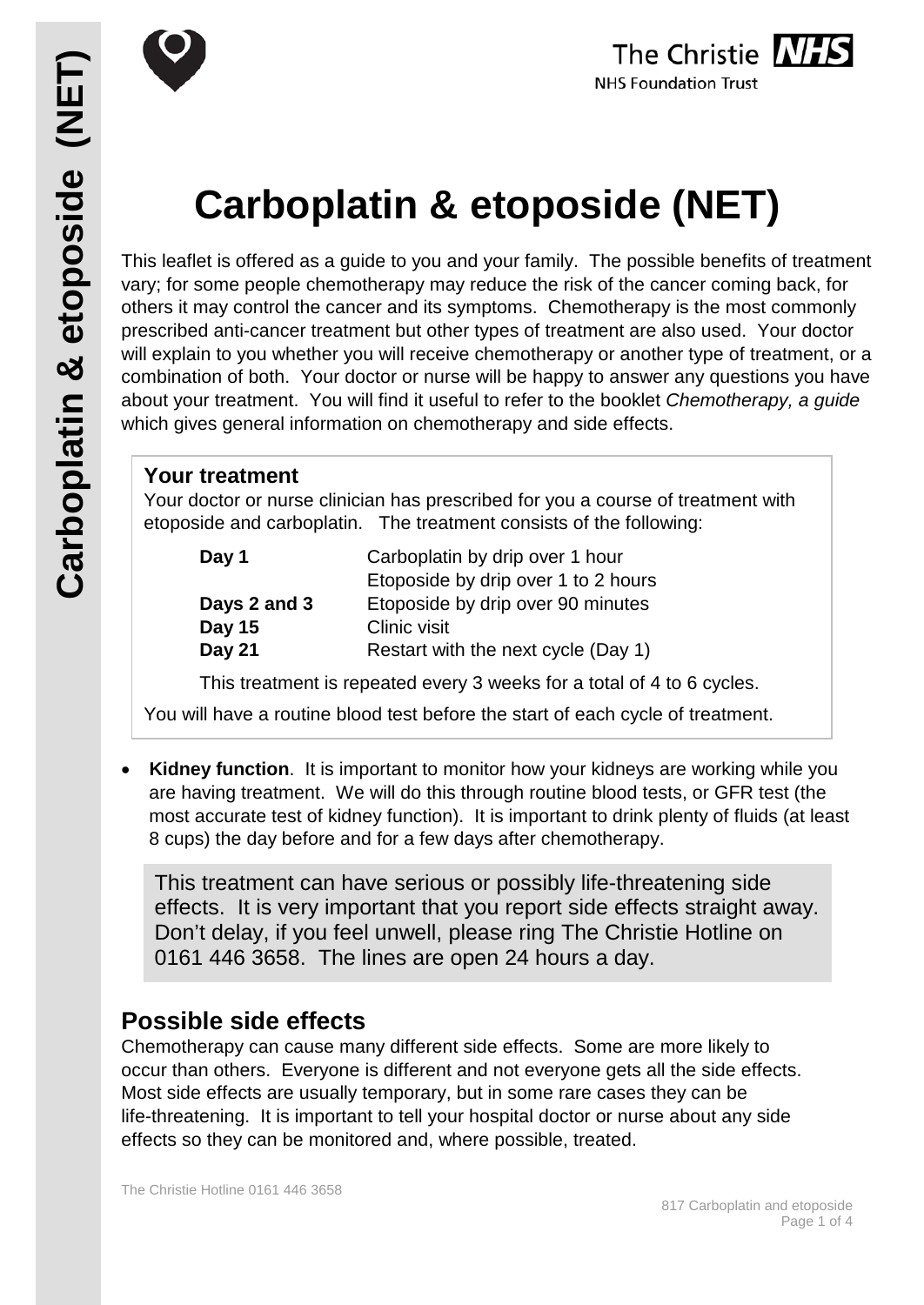# **Common side effects (more than 1 in 10)**

# **Increased risk of serious infection**

You are vulnerable to infection while you are having chemotherapy. Minor infections can become life-threatening in a matter of hours if left untreated. Symptoms of infection include fever, shivering, sweats, sore throat, diarrhoea, discomfort when you pass urine, cough or breathlessness. We recommend that you use a digital thermometer so you can check your temperature. You can buy one from your local chemist.

# **If you feel unwell, you have symptoms of an infection or your temperature is 37.5ºC or above or below 36 ºC contact The Christie Hotline straight away**.

# • **Anaemia (low number of red blood cells)**

While having this treatment you may become anaemic. This may make you feel tired and breathless. Let your doctor or nurse know if these symptoms are a problem. You may need a blood transfusion.

# • **Bruising or bleeding**

 $\triangle$  This treatment can reduce the production of platelets which help the blood clot. Let your doctor know if you have any unexplained bruising or bleeding, such as nosebleeds, bloodspots or rashes on the skin, and bleeding gums. You may need a platelet transfusion.

# • **Nausea and vomiting (sickness)**

Nausea and vomiting are commonly associated with chemotherapy but the severity of this varies from person to person. Anti-sickness medication may be given along with your chemotherapy to prevent this. You may also be given anti-sickness tablets to take at home. If you continue to feel or be sick, contact your GP or this hospital, because your anti-sickness medication may need to be changed or increased.

#### • **Hair loss**

Most people will lose all of their hair following this type chemotherapy. The hair falls out gradually 10 to 14 days following your first course of treatment. The time scale varies from person to person. Please remember that this is a temporary side effect and your hair will grow back when your treatment is completed. If you would like an appointment with the wig service, this can be arranged for you. Ask the staff for a copy of the *Wig Fitting Service at the Christie*.

# • **Lethargy**

Chemotherapy often makes you feel tired and lacking in energy. It can be frustrating when you feel unable to cope with routine tasks. If you do feel tired, take rest and get help with household chores. If necessary, take time off work. Gentle exercise such as walking can be beneficial.

#### • **Sore mouth**

Your mouth may become sore or dry, or you may notice small mouth ulcers during this treatment. Drinking plenty of fluids and cleaning your teeth regularly and gently with a soft toothbrush can help to reduce the risk of this happening. We can prescribe a mouthwash for you to use during treatment. You can dilute this with water if your mouth is sore. Ask your doctor or nurse for further advice. There is also general mouth care information in the chemotherapy booklet. If you continue to have a sore mouth, please contact The Christie Hotline.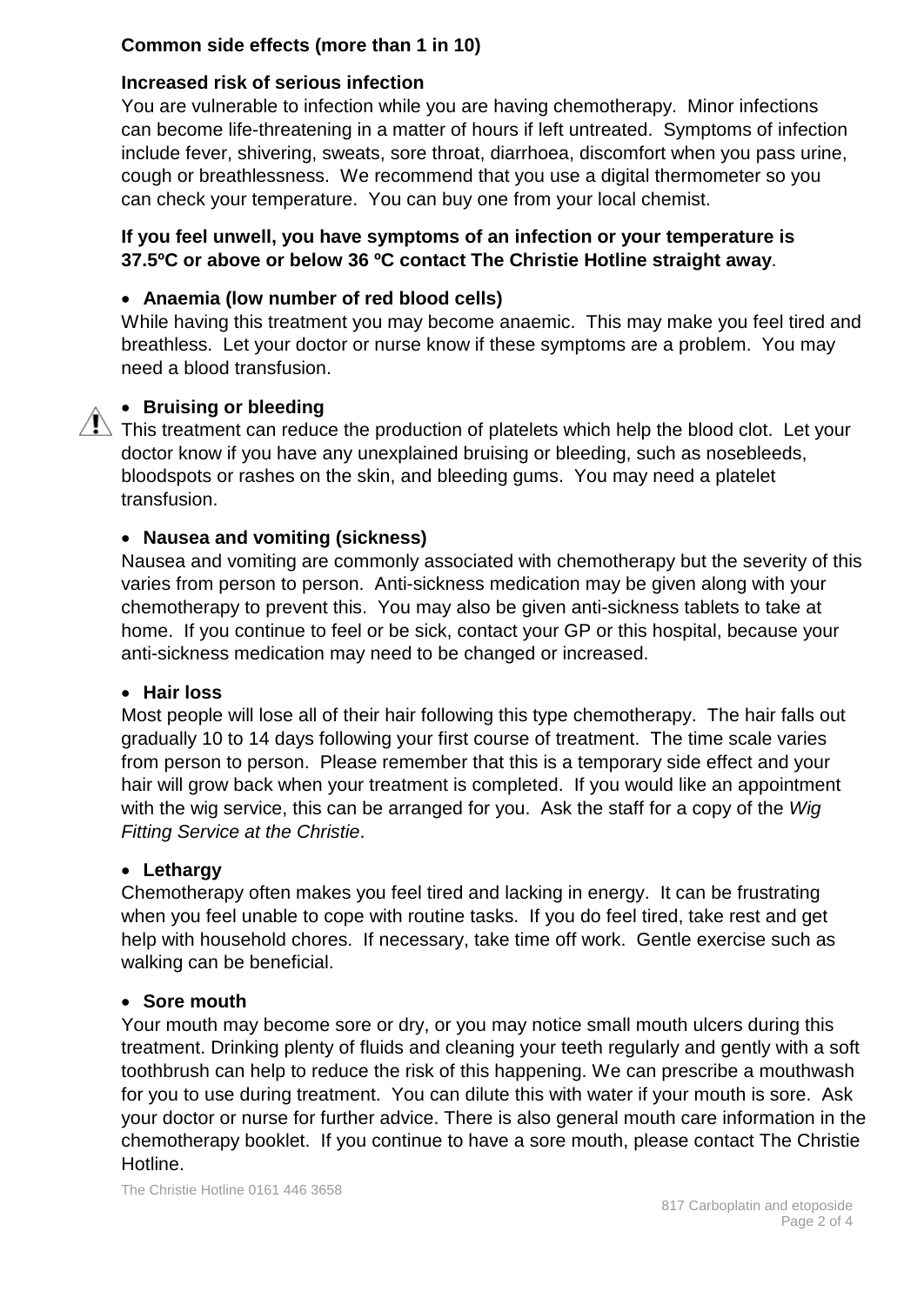#### • **Strange taste**

Occasionally during treatment you may experience a strange taste, sometimes described as metallic or bitter. A strongly flavoured sweet or mint will help to disguise this.

# **Uncommon side effects (less than 1 in 10)**

# • **Kidney damage**

Before you start the treatment you will need to have a special test called a GFR. This is so we can work out the correct dose of your chemotherapy. The GFR is performed in the Radioisotope Department and is a series of blood tests. Your routine blood tests will also give us an idea of how well your kidneys are working. There is a very small risk of damage to the kidneys from the carboplatin.

# • **Immediate allergic reactions:**

Allergic reactions to carboplatin are uncommon. Please ask the staff for help *immediately* if you notice any of the following: fevers and chills, back pain, shortness of breath, headaches and swelling of the face may occur *during* the time the drug is being given. If this happens please tell the staff straight away. Your doctor may prescribe further medication that can help to reduce these side effects.

#### • **Tingling and numbness in the fingers or toes**

This is uncommon and it is usually only mild and temporary. On rare occasions, this may be permanent. You should report these symptoms to your doctor on your next hospital visit.

# **Rare side effects (less than 1 in 100)**

• **Extravasation** is when chemotherapy leaks outside the vein. If you develop redness, soreness or pain at the injection site **at any time** please let us know straight away.

# **Serious and potentially life threatening side effects**

In a small proportion of patients chemotherapy can result in very severe side effects which may rarely result in death. The team caring for you will discuss the risk of these side effects with you.

# **Sex, contraception & fertility**

**Protecting your partner and contraception:** We recommend that you or your partner use a condom during sexual intercourse while you are having the course of chemotherapy. Chemotherapy is dangerous to unborn babies and this will also protect you and your partner from any chemotherapy drugs that may be present in semen and in the vagina. If you suspect that you may be pregnant please tell your doctor immediately.

**Fertility:** This chemotherapy may affect your ability to have children. Your doctor or nurse should have discussed this with you. If not, please ask them before you start treatment.

The Christie Hotline 0161 446 3658